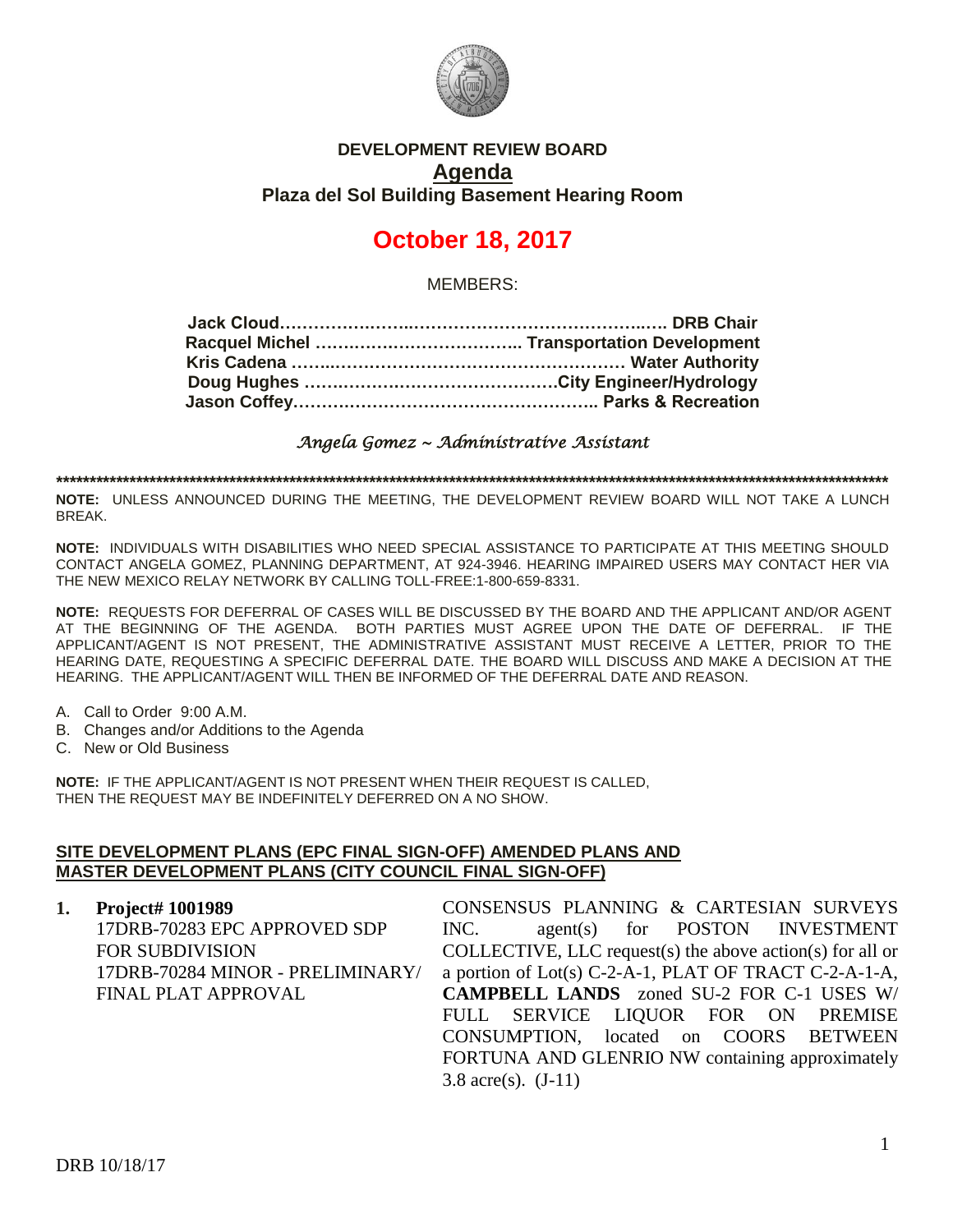#### **CASES WHICH REQUIRE PUBLIC NOTIFICATION MAJOR SUBDIVISIONS, VACATIONS, SIA EXTENSIONS AND SITE DEVELOPMENT PLANS**

- **2. Project# 1000649** 17DRB-70258 SITE DEVELOPMENT PLAN FOR BUILDING PERMIT
- **3. Project# 1003366** 17DRB-70252 – 2 YEAR SUBDIVISION IMPROVEMENT AGREEMENT EXTENSION (2YR SIA)
- **4. Project# 1004428** 17DRB-70256 BULK LAND VARIANCE 17DRB-70257 PRELIMINARY/ FINAL PLAT APPROVAL
- **5. Project# 1011391** 17DRB-70254 SITE DEVELOPMENT PLAN FOR BUILDING PERMIT 17DRB-70281 MINOR - PRELIMINARY/ FINAL PLAT APPROVAL

STUDIO SOUTHWEST ARCHITECTS INC agents for IPMI 6 LLC request the referenced/ above action for a portion of Tract 84E, **MRGCD MAP #35**, zoned SU-1/ C-2 and located on the east side of 12TH ST NW between INDIAN SCHOOL RD NW and MENAUL BLVD NW containing approximately 3 acres. (H-13)

FELIX RABADI requests the referenced/ above action for Tracts T-1-A-2A and T-1-A-2B, **TOWN OF ALAMEDA GRANT** zoned SU-1/ PRD, located on the west side of GOLF COURSE RD NW between IRVING BLVD NW and the CALABACILLAS ARROYO containing approximately 8.5 acres. (B-12)

MARK GOODWIN AND ASSOCIATES P.A. agents for CEJA VISTA LLC request the referenced/ above actions for Tract RR-3-A, **WESTLAND SOUTH** zoned R-2, located on the south side of DENNIS CHAVEZ BLVD SW between  $98<sup>th</sup>$  ST SW and  $118<sup>th</sup>$  ST SW containing approximately 14.8 acres. (P-9)

DEKKER PERICH SABATINI and CARTESIAN SURVEYS INC agents for LPN LLC request the referenced/ above action for Lots 2 & 3, **ALAMEDA BUSINESS PARK** zoned SU-2/C, located on ALAMEDA PARK NE between PASEO ALAMEDA NE and ALAMEDA BLVD NE containing approximately 1.8 acres. (C-16)

#### **MINOR PLATS, FINAL (MAJOR) PLATS, AMENDED PLATS AND PLANS**

**6. Project# 1002962** 17DRB-70271 FINAL PLAT

BOHANNAN HUSTON INC agents for RCS TRAILS TRACT 1, LLC request the referenced/ above actions for **UNPLATTED LANDS OF MANUEL R. PILI** and Tract 1, **THE TRAILS UNIT 2** zoned SU-2 VTRD, located on the south side of PASEO DEL NORTE NW between RAINBOW BLVD NW and UNIVERSE BLVD NW containing approximately 17.3 acres. (C-9)

**7. Project# 1011314** 17DRB-70282 MINOR - PRELIMINARY/ FINAL PLAT APPROVAL

CHRISTOPHER J DEHLER PLS agent(s) for MARTINEZ ESTATE request(s) the above action(s) for all or a portion of Lot(s) 16-B, 17-A, AND 17-B, **DORA A WILLIAMS FIRST ADDITION** zoned R, located on DORA AVE NW BETWEEN RIO GRANDE BLVD NW AND ALAMEDA DRAIN containing approximately .2865 acre(s). (101305805236522430)